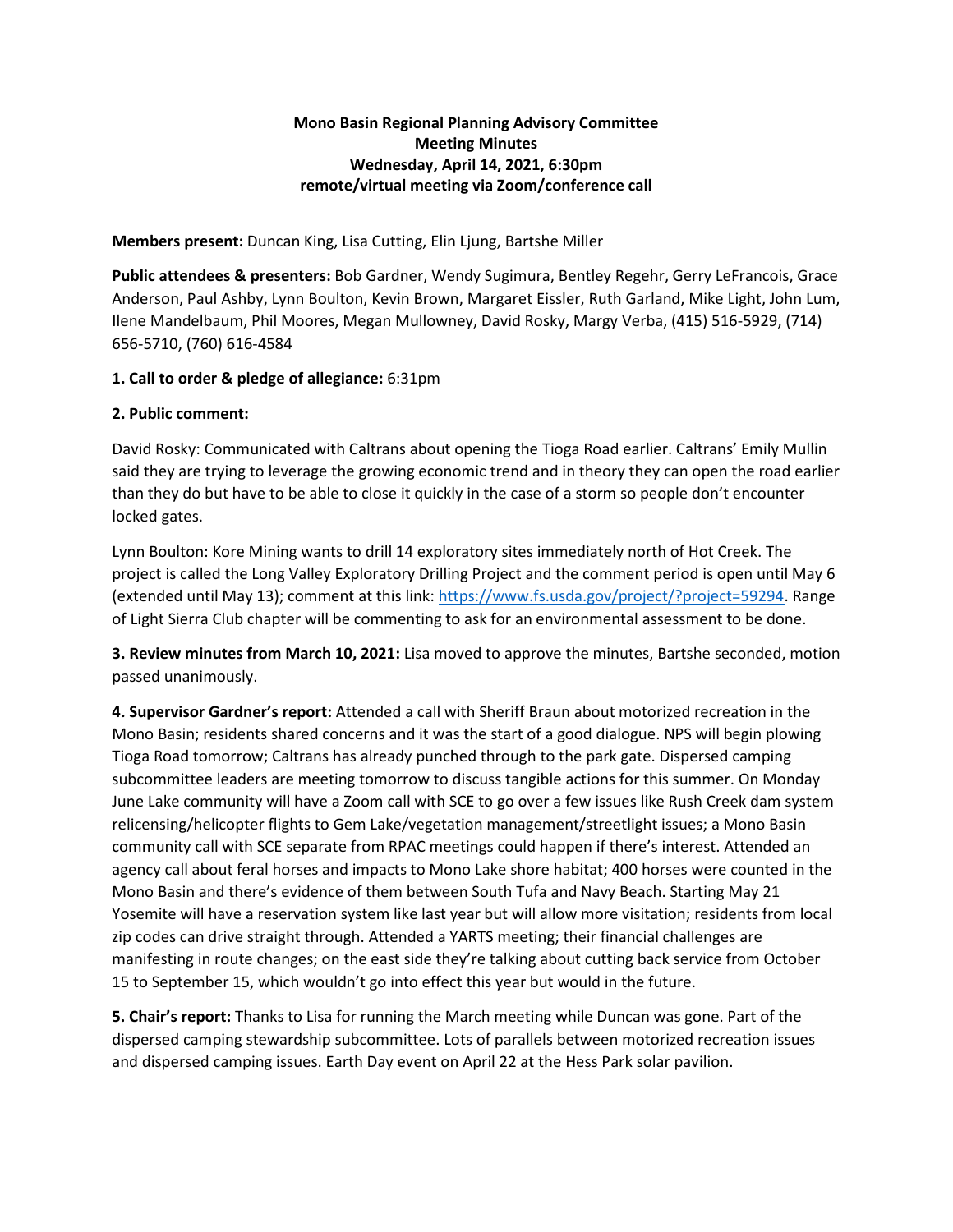#### **6. Members' reports:**

**Elin:** Attending and/or watching recordings of Board of Supervisors meetings, LDTAC meetings, etc. Watched the recording of the motorized recreation call.

**Lisa:** Attended motorized recreation call. Attended Fire Commissioners meeting on April 6. Regarding the Tioga Road, it's great that communication is opening up; Caltrans employees say it's not as simple as once the road is plowed you can open it—there's rock clearing, slope stabilization to get big rocks down, berm creation, etc.

**Bartshe:** Lee Vining Creek Trail cleanup on April 24 from 8:00am to noon. Mono Lake Committee submitted a \$250K grant application to the Wildlife Conservation Board for rehabilitation of DeChambeau Ponds water conveyance infrastructure; partnership with the Inyo National Forest, DeChambeau Creek Foundation, community members, and Mono County wrote a letter of support. Lundy Lake has been at a 20-year low because SCE is been doing gate and valve maintenance; work is now done. It's a dry year: Mono Basin runoff is between 52% and 56% of average; Mono Lake will drop a foot this year and next April 1 DWP's diversions may be curtailed depending on the lake level.

**7. Inyo National Forest update (Megan Mullowney):** Hired a new Recreation Officer who will be based in Lee Vining. Megan is working in the Ranger Station in person; don't hesitate to contact Megan with concerns or to meet. A few campgrounds may open in time for fishing opener. Mono Basin Visitor Center: ESIA intends to open the bookstore April 29 and Mono Lake Volunteers will staff a table outside starting in late May; no word on when the visitor center can open to the public. A military helicopter made an unpermitted emergency landing on Pahoa Island that they did not notify the Inyo about.

**8. Mono Basin Fire Safe Council:** Meetings have moved to the third Wednesday of the month; next meeting is April 21 at 5:00pm. Lisa attended Fire Commissioner meetings. Talked about dispersed camping, patrols, taking out fire rings. Mono City vegetation waste bin arrived today for green waste. Planning a Mono City cleanup day and a community summer barbeque. Dave Swisher submitted a letter about fire concerns about development projects on Highway 167. Mono City will soon be on water conservation measures due to the dry year. Next Mono City Fire Commission meeting is May 4.

**9. Workshop: Safety Element and Land Use Element Cleanup (Bentley Regehr):** See PDF at [https://monocounty.ca.gov/rpac-mono-basin/page/mono-basin-rpac-1.](https://monocounty.ca.gov/rpac-mono-basin/page/mono-basin-rpac-1) Safety element: updating sections to be consistent with new elements and plans. Land use element: changes to short-term rentals in Wheeler Crest area, changes to camping, transient rentals, caretakers' units, RM language, etc. Prohibition on short-term rentals in Mono City is already part of the General Plan.

**10. Discussion on unmet transit needs (Gerry LeFrancois & Phil Moores, Eastern Sierra Transit Authority):** Doing outreach before allocating any state funding. Asking community if we know of transitdependent populations, safety-dependent transit needs like doctor appointments; there's a list of criteria that the Local Transportation Commission (LTC) uses to determine if the needs are safety-related or more like wishes. LTC meets with the Social Services Transit Advisory Authority and Local Transportation Commission on May 10 at 9:05am on Zoom. June LTC meeting will make allocations to various transit needs.

**11. Staff presentation on public process for discretionary projects (Bentley Regehr):** See PowerPoint presentation at [https://monocounty.ca.gov/rpac-mono-basin/page/mono-basin-rpac-1.](https://monocounty.ca.gov/rpac-mono-basin/page/mono-basin-rpac-1)